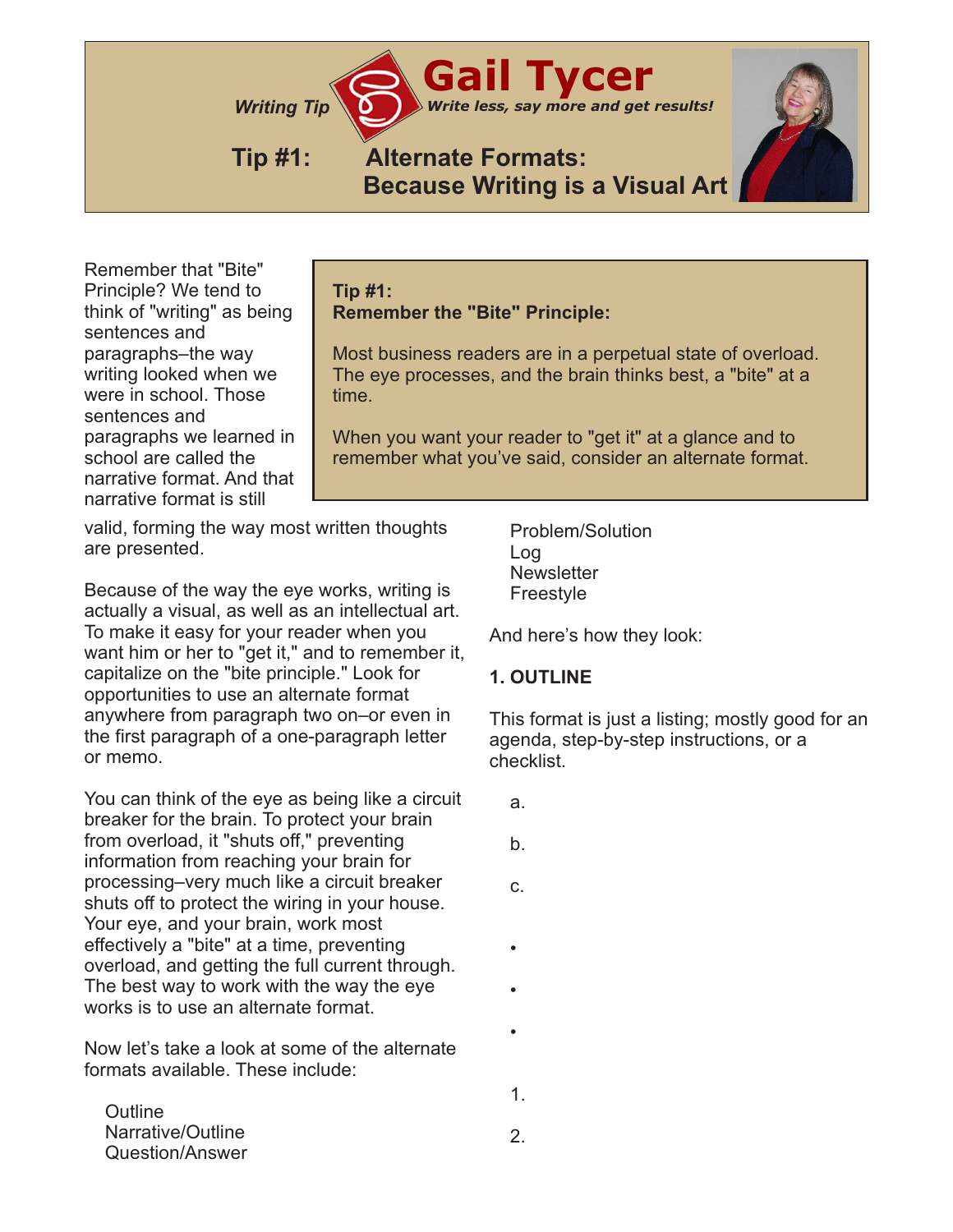- 3. – – – \* \* xxx xxx x
- \*

## **2. NARRATIVE/OUTLINE**

But combine the outline with the narrative, and you have a dynamite "one size fits all" format. Here is the best way to use the biteat-a-time principle to present information in the easiest to understand, easiest to remember, way.

xxxxxxxxxxxxxxxxxxxxxxxxxxxxxxxxxxxxxxxx xxxxxxxxx

xxxxxxxxxxxxxxxxxxxxxxxxxxxxxxxxxxxxxxxx xxxxxxxxx

xxxxxxxxxxxxxxxxxxxxxxxxxxxxxxxxxxxxxxxx xxxxxxxxx

xxxxxxxxxxxxxxxxxxxxxxxxxxxxxxxxxxxxxxxx xxxxxxxxx

xxxxxxxxxxxxxxxxxxxxxxxxxxxxxxxxxxxxxxxx xxxxxxxxx xxxxxxxxxxxxxxxxx

xxxxxxxxxxxxxxxxxxxxxxxxxxxxxxxxxxxxxxxx

xxxxxxxxxxxxxxxxxxxxxxxxxxxxxxxxxxxxxxxx

xxxxxxxxxxxxxxxxxxxxxxxxxx

xxxxxxxxxxxxxxxxxxxxxxxxxxxxxxxxxxxxxxxx

xxxxxxxxxxxxxxxxxxxxxxxxxxxxxxxxxxxxxxxx

xxxxxxxxxxxxxxxxxxxxxxxxxxxxxxxxxxxxxxxx xx

xxxxxxxxxxxxxxxxxxxxxxxxxxxxxxxxxxxx

### **3. & 4. QUESTION/ANSWER AND PROBLEM/SOLUTION**

 These formats are both an organizational structure, and, because of how they look, a format. Best used for explaining (Q & A), or presenting options (P & S), in a quick way. Both the Q & A and the P & S structures can also be put into the log format, shown next. Both may be combined with other formats, such as the narrative/outline (see sample, below):

QUESTION:

xxxxxxxxxxxxxxxxxxxxxxxxxxxxxxxxxxxxxxxx xxxxxxxxx

xxxxxxxxxxxxxxxxxxxxxxxxxxxxxxxxxxxxxxxx xxxxxxxxx

xxxxxxxxxxxxxxxxxxxxxxxxxxxxxxxxxxxxxxxx

© 2008 - 2014 Gail Tycer. All rights reserved. 10700 SW Beaverton-Hillsdale Highway, PO Box 25029, Portland, Oregon 97298 800-634-4875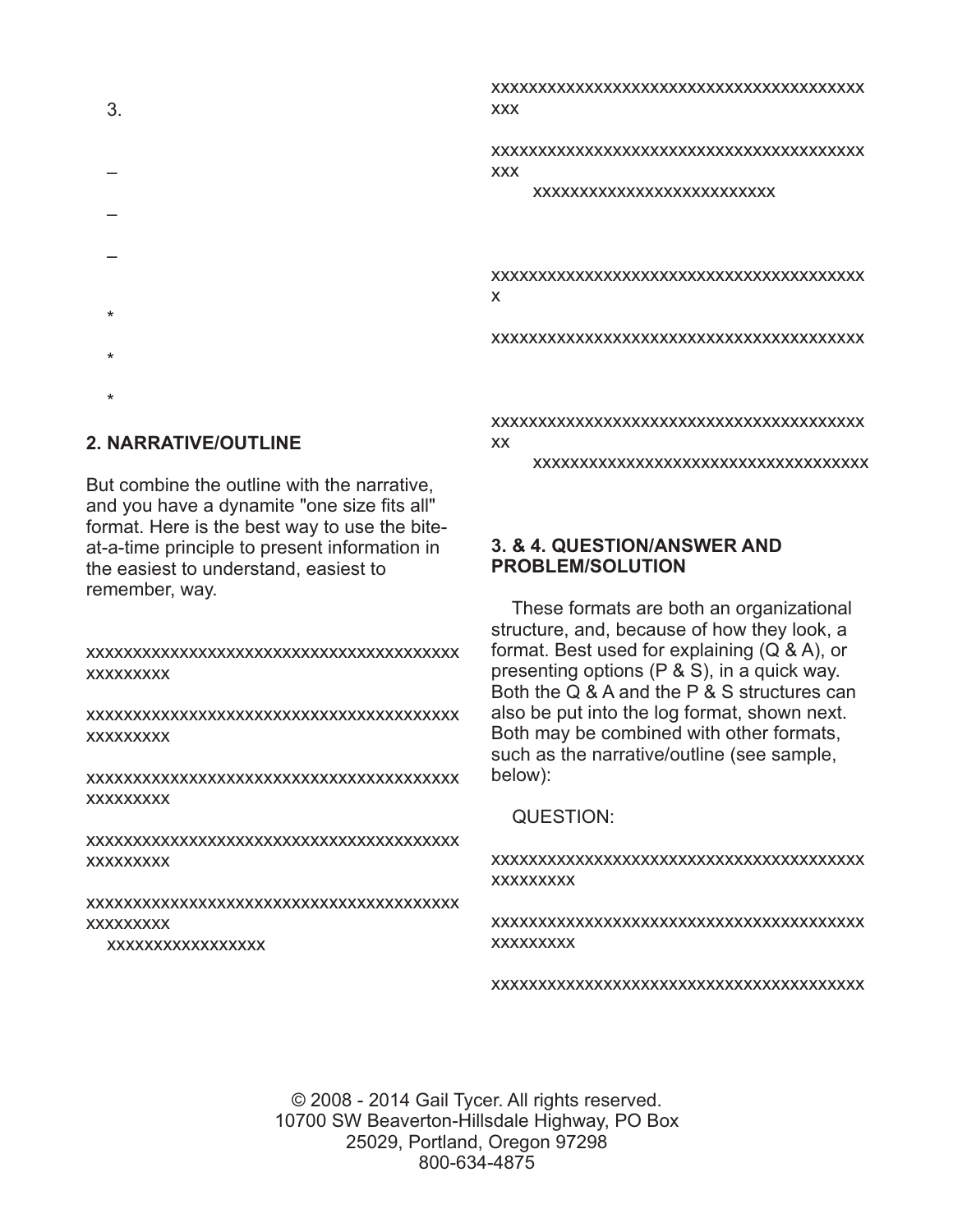#### xxxxxxxxx xxxxxxxxxxxxxxxxx

#### ANSWER:

xxxxxxxxxxxxxxxxxxxxxxxxxxxxxxxxxxxxxxxx xxxxxxxxx

xxxxxxxxxxxxxxxxxxxxxxxxxxxxxxxxxxxxxxxx xxxxxxxxx

#### OR

#### PROBLEM:

xxxxxxxxxxxxxxxxxxxxxxxxxxxxxxxxxxxxxxxx xxxxxxxxx

xxxxxxxxxxxxxxxxxxxxxxxxxxxxxxxxxxxxxxxx xxxxxxxxx

#### SOLUTION:

xxxxxxxxxxxxxxxxxxxxxxxxxxxxxxxxxxxxxxxx xxxxxxxxx

xxxxxxxxxxxxxxxxxxxxxxxxxxxxxxxxxxxxxxxx xxxxxxxxx

xxxxxxxxxxxxxxxxxxxxxxxxxxxxxxxxxxxxxxxx xxxxxxxxx

xxxxxxxxxxxxxxxxxxxxxxxxxxxxxxxxxxxxxxxx xxxxxxxxx

xxxxxxxxxxxxxxxxxxxxxxxxxxxxxxxxxxxxxxxx xxxxxxxxx

xxxxxxxxxxxxxxxxx

xxxxxxxxxxxxxxxxxxxxxxxxxxxxxxxxxxxxxxxx xxx

xxxxxxxxxxxxxxxxxxxxxxxxxxxxxxxxxxxxxxxx xxx

xxxxxxxxxxxxxxxxxxxxxxxxxx

xxxxxxxxxxxxxxxxxxxxxxxxxxxxxxxxxxxxxxxx x

xxxxxxxxxxxxxxxxxxxxxxxxxxxxxxxxxxxxxxxx

xxxxxxxxxxxxxxxxxxxxxxxxxxxxxxxxxxxxxxxx xx

xxxxxxxxxxxxxxxxxxxxxxxxxxxxxxxxxxxx

#### **5. LOG**

 The log format can be easily adapted for a variety of uses–conference reports, meeting minutes, status reports, assignments, etc. This is an excellent format–probably the best–when you have a great quantity of information going to a number of people, but not everyone needs to read everything. By calling out the topic on the left 1/3 of the page, you will focus the reader's attention so that the right person reads the right information.

xxxxxxxxxxxxx

xxxxxxxxxxxxxxxxxxxxxxxxxxxxxxxxxxxx xxxxxxxxxxxxxxxxxxxxxxxxxxxxxxxxxxxx xxxxxxxxxxxxxxxxxxxxxxxxxxxxxxxxxxxx xxxxxxxxxxxxxxxxxxxxxxxxxxxxxxxxxxxx xxxxxxxxxxxxx

xxxxxxxxxxxxxxxxxxxxxxxxxxxxxxxxxxxx xxxxxxxxxxxxxxxxxxxxxxxxxxxxxxxxxxxx xxxxxxxxxxxxxxxxxxxxxxxxxxxxxxxxxxxx xxxxxxxxxxxxxxxxxxxxxxxxxxxxxxxxxxxx

#### **6. NEWSLETTER**

 Underlining. To be done judiciously. Because underlining is such an effective technique, anyone who writes a direct mail sales letter to sell you anything uses this technique mercilessly. Because of this, underlining–when overdone–tends to

© 2008 - 2014 Gail Tycer. All rights reserved. 10700 SW Beaverton-Hillsdale Highway, PO Box 25029, Portland, Oregon 97298 800-634-4875